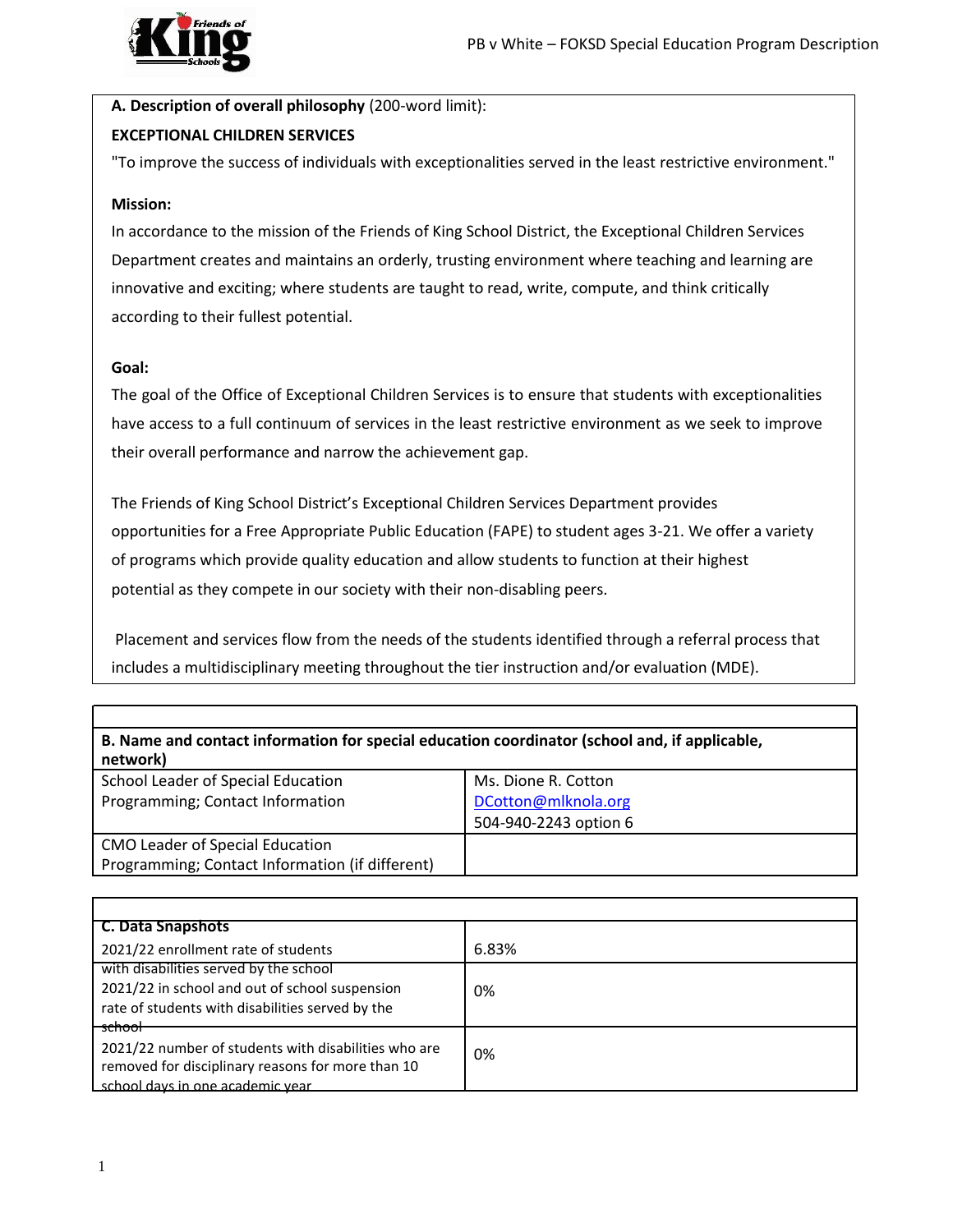|                                                                  | D. Description of how pupil appraisal, special education, and related services are provided by the school                                                                                                                                                                                                                                                                                                                                                                                                                                                                                                                                                                                                                                                                                                                                                                                                                                                                                                                                                                                                                                                                                                                                                                                                                                                                                                                                                                                                                                                         |  |  |
|------------------------------------------------------------------|-------------------------------------------------------------------------------------------------------------------------------------------------------------------------------------------------------------------------------------------------------------------------------------------------------------------------------------------------------------------------------------------------------------------------------------------------------------------------------------------------------------------------------------------------------------------------------------------------------------------------------------------------------------------------------------------------------------------------------------------------------------------------------------------------------------------------------------------------------------------------------------------------------------------------------------------------------------------------------------------------------------------------------------------------------------------------------------------------------------------------------------------------------------------------------------------------------------------------------------------------------------------------------------------------------------------------------------------------------------------------------------------------------------------------------------------------------------------------------------------------------------------------------------------------------------------|--|--|
|                                                                  | Appraisal/Evaluation                                                                                                                                                                                                                                                                                                                                                                                                                                                                                                                                                                                                                                                                                                                                                                                                                                                                                                                                                                                                                                                                                                                                                                                                                                                                                                                                                                                                                                                                                                                                              |  |  |
| Main point of contact if a                                       | Ms. Dione R. Cotton-All Sites, Dr. D. Hicks, Mrs. V. Simms Mrs. F. Kelly & Ms.                                                                                                                                                                                                                                                                                                                                                                                                                                                                                                                                                                                                                                                                                                                                                                                                                                                                                                                                                                                                                                                                                                                                                                                                                                                                                                                                                                                                                                                                                    |  |  |
| parent would like to                                             | Elaine Kensey, Ms. S. Seals- MLK Elementary, Dr. L. Moore, Ms. Martin, Ms.                                                                                                                                                                                                                                                                                                                                                                                                                                                                                                                                                                                                                                                                                                                                                                                                                                                                                                                                                                                                                                                                                                                                                                                                                                                                                                                                                                                                                                                                                        |  |  |
| request an evaluation                                            | A. Collins-Rollins- MLK High, Mr. Brightman, Ms. Carolyn Robinson                                                                                                                                                                                                                                                                                                                                                                                                                                                                                                                                                                                                                                                                                                                                                                                                                                                                                                                                                                                                                                                                                                                                                                                                                                                                                                                                                                                                                                                                                                 |  |  |
| Response to Intervention                                         | Students with disabilities are receiving a wide range of support and services at                                                                                                                                                                                                                                                                                                                                                                                                                                                                                                                                                                                                                                                                                                                                                                                                                                                                                                                                                                                                                                                                                                                                                                                                                                                                                                                                                                                                                                                                                  |  |  |
| Overview                                                         | Friends of King School District (FOKSD). The RTI process calls for interventions as<br>soon as a problem is documented. These interventions may be provided by a variety<br>of personnel including general and special education teachers, and specialists.<br>Clearly, we do not want students to "wait to fail" before interventions start. We use<br>Dynamic Indicators of Basic Literacy Skills (DIBELS), Brigance Screening, TS Gold, and<br>Slossom as universal screenings to identify those students who may not be making<br>expected progress. Direct Instruction and iReady are used as reading interventions.<br>Additionally, iReady is are used for Math/ELA interventions. To ensure that our<br>schools are safe and conducive for learning, we use a Functional Behavior<br>Assessment (FBA) as a basis for developing a Positive Behavior<br>Intervention Plan (BIP) that help the students learn replacement behaviors. We also<br>have an active PBIS Program.                                                                                                                                                                                                                                                                                                                                                                                                                                                                                                                                                                                |  |  |
| <b>School Building Level</b>                                     | Members of the SBLC/SSST Team,                                                                                                                                                                                                                                                                                                                                                                                                                                                                                                                                                                                                                                                                                                                                                                                                                                                                                                                                                                                                                                                                                                                                                                                                                                                                                                                                                                                                                                                                                                                                    |  |  |
| Committee (SBLC)/<br><b>Student Staff</b><br>Support Team (SSST) | Principal/designee, referring teacher(s), invited parent, speech/language<br>pathologist, school counselor, student evaluation & support services<br>representative, lower/upper level grade chairperson(s), nurse, social worker,<br>and interventionist(s).                                                                                                                                                                                                                                                                                                                                                                                                                                                                                                                                                                                                                                                                                                                                                                                                                                                                                                                                                                                                                                                                                                                                                                                                                                                                                                     |  |  |
|                                                                  | The team above including the parent(s) or guardian(s), is a general education, data<br>driven, decision-making committee; commonly called the SSST Committee. The<br>overall goal of the committee is to review and analyze all screening data of the<br>SSST results to determine the most beneficial option(s) for the referred student(s).<br>All summaries by the committee on the status of the student's response to the<br>scientifically research-based interventions are communicated to the parents. The<br>reports or summaries are generated and provided to the parents at least once<br>each grading period until a decision is reached by the committee. If the parent(s)<br>or guardian(s) disagrees with the decision, the parent(s) or guardian(s) is provided<br>a copy of their rights, which includes the right to request an evaluation. If it is the<br>opinion of the committee that the student be referred for an initial evaluation, a<br>pupil appraisal team member shall be present to review supporting<br>documentation. We know that parents must be involved in all aspects of the<br>referral, assessments, eligibility, and planning and placement process. Based on<br>Bulletin 1508, the following decisions can be made by the SBLC team: Conduct no<br>further action at this time; Continue current intervention and progress monitoring<br>through the RTI process; Conduct additional interventions through the RTI<br>process; refer the student to the appropriate committee to conduct a section 504<br>evaluation. |  |  |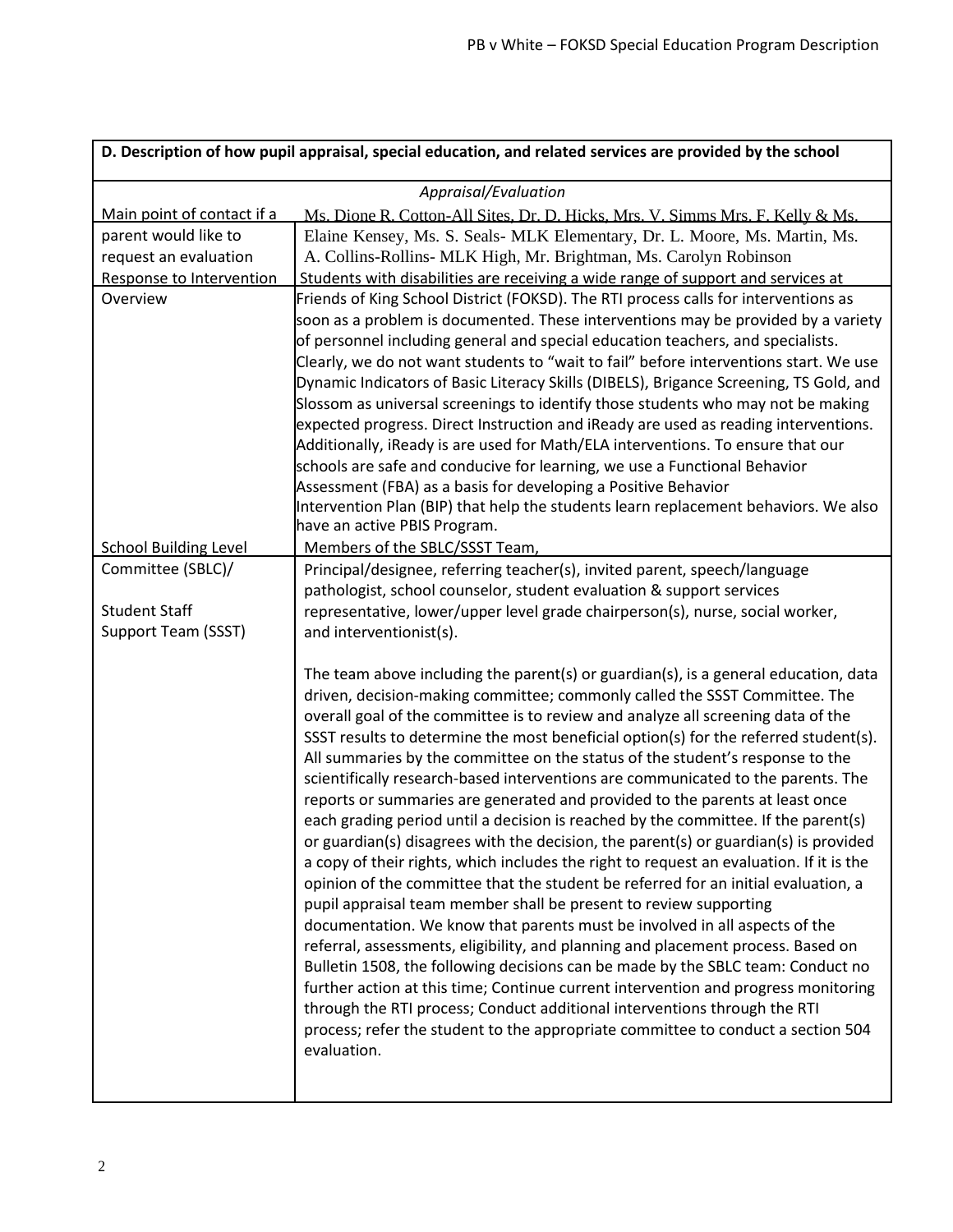| Appraisal Team | Members of appraisal team:                                                                                                                                                                                                                                                                                                                                                                                                                                                                                                                                                                                                                                                                                                                                                                                                                                                                                                                                                                                                                                                                                                                                                                                                                                                                                                                                                                                                                                                                                                                                                                                                                                         |
|----------------|--------------------------------------------------------------------------------------------------------------------------------------------------------------------------------------------------------------------------------------------------------------------------------------------------------------------------------------------------------------------------------------------------------------------------------------------------------------------------------------------------------------------------------------------------------------------------------------------------------------------------------------------------------------------------------------------------------------------------------------------------------------------------------------------------------------------------------------------------------------------------------------------------------------------------------------------------------------------------------------------------------------------------------------------------------------------------------------------------------------------------------------------------------------------------------------------------------------------------------------------------------------------------------------------------------------------------------------------------------------------------------------------------------------------------------------------------------------------------------------------------------------------------------------------------------------------------------------------------------------------------------------------------------------------|
|                | Certified educational assessment teachers or diagnosticians; qualified school social                                                                                                                                                                                                                                                                                                                                                                                                                                                                                                                                                                                                                                                                                                                                                                                                                                                                                                                                                                                                                                                                                                                                                                                                                                                                                                                                                                                                                                                                                                                                                                               |
|                | worker; school nurse; adapted physical education teachers;                                                                                                                                                                                                                                                                                                                                                                                                                                                                                                                                                                                                                                                                                                                                                                                                                                                                                                                                                                                                                                                                                                                                                                                                                                                                                                                                                                                                                                                                                                                                                                                                         |
|                | speech/hearing/language specialists, speech/language pathologist; occupational                                                                                                                                                                                                                                                                                                                                                                                                                                                                                                                                                                                                                                                                                                                                                                                                                                                                                                                                                                                                                                                                                                                                                                                                                                                                                                                                                                                                                                                                                                                                                                                     |
|                | therapist; physical therapist; certified school psychologist and invited parents.                                                                                                                                                                                                                                                                                                                                                                                                                                                                                                                                                                                                                                                                                                                                                                                                                                                                                                                                                                                                                                                                                                                                                                                                                                                                                                                                                                                                                                                                                                                                                                                  |
|                | The Friends of King School District view the parents as an integral part of the<br>appraisal team. It is important that all parties be at the table providing input and<br>resources to better the learning outcomes for our students. We seek and<br>encourage parent participation in decision- making that affects their child. Thus,<br>parents are invited to be a part of the appraisal team when their child is being<br>discussed.<br>These services include, but are not limited to the examples provided below:<br>Provide assistance to teachers and other school personnel in the<br>$\bullet$<br>development and implementation of behavioral and/or instructional<br>interventions through the district's Response to Intervention (RTI) process,<br>positive behavior support process, or other intervention processes.<br>Provide support services to non-disabled students with academic,<br>$\bullet$<br>behavioral and/or communication difficulties.<br>Consult with parents, students, teachers, and other personnel on topics<br>such as instructional or behavioral modifications, exceptional students, and<br>child development.<br>Provide provision of staff development to school personnel on topics such<br>$\bullet$<br>as assessment, interventions, or child development.<br>Complete the evaluation of students to determine whether the students<br>$\bullet$<br>need further testing.<br>Interpret the evaluation findings to school personnel and parents.<br>Provide provision of related services to students with exceptionalities; and<br>٠<br>Refer students and parents to other appropriate agencies for services when |
|                | warranted.                                                                                                                                                                                                                                                                                                                                                                                                                                                                                                                                                                                                                                                                                                                                                                                                                                                                                                                                                                                                                                                                                                                                                                                                                                                                                                                                                                                                                                                                                                                                                                                                                                                         |
|                | The pupil appraisal personnel are not limited to providing services solely to<br>students referred for an individual evaluation. Many students experiencing<br>academic, behavior and/or communication difficulties may be helped through<br>recommendations made by pupil appraisal personnel for use in the general<br>education classroom, enabling the student to benefit from instruction in the<br>general education curriculum and eliminating the need for referral for an<br>individual evaluation.<br>Another function of pupil appraisal personnel is to include being child/student<br>advocates and assisting students to remain in and profit from the general<br>education curriculum whenever possible.<br>When a student, as a result of an individual evaluation, qualifies for special<br>education and related services, pupil appraisal personnel will recommend those<br>services and supports needed to assist the teachers and parents of the student in<br>providing appropriate special educational services in the least restrictive<br>environment.                                                                                                                                                                                                                                                                                                                                                                                                                                                                                                                                                                                    |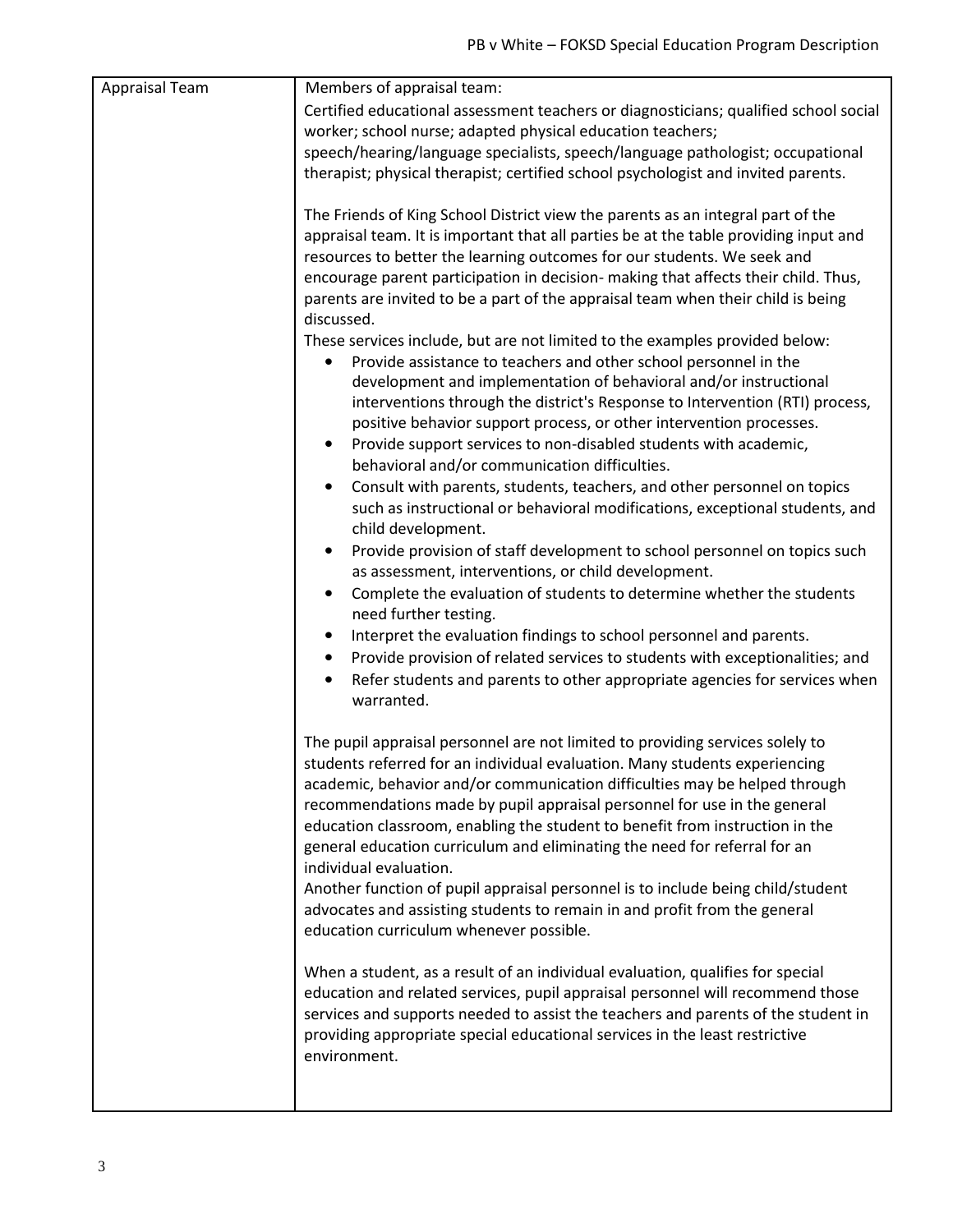|                             | Instructional and Related Services Provision and Staffing                                                                                                                             |
|-----------------------------|---------------------------------------------------------------------------------------------------------------------------------------------------------------------------------------|
| Specialized Instruction     | # Special Education Teachers: 7                                                                                                                                                       |
|                             | # Paraprofessionals: 10                                                                                                                                                               |
|                             | # Academic Interventionists: 10                                                                                                                                                       |
|                             | Examples of curricula: FOKS Core Curriculum                                                                                                                                           |
| Speech/language             | # On staff or contracted from external provider: 1                                                                                                                                    |
|                             | If not currently providing service, plan to deliver service in future:                                                                                                                |
| Audiology                   | # On staff or contracted from external provider: 0                                                                                                                                    |
|                             | If not currently providing service, plan to deliver service in future:                                                                                                                |
| <b>Counseling (mental</b>   | # On staff or contracted from external provider: 3                                                                                                                                    |
| health and other            | If not currently providing service, plan to deliver service in future:                                                                                                                |
| therapies)                  |                                                                                                                                                                                       |
|                             |                                                                                                                                                                                       |
| Occupational therapy        | # On staff or contracted from external provider: 1                                                                                                                                    |
|                             | If not currently providing service, plan to deliver service in future:                                                                                                                |
| Physical therapy            | # On staff or contracted from external provider: 0                                                                                                                                    |
|                             | If not currently providing service, plan to deliver service in future:                                                                                                                |
| Health/Nursing services     | # On staff or contracted from external provider: 3                                                                                                                                    |
|                             | If not currently providing service, plan to deliver service in future:                                                                                                                |
| Orientation and mobility    | FOKSD shall address facility and service accommodations for student orientation                                                                                                       |
| services and accessibility  | and mobility (e.g., ramps, elevators, handrails, parking spaces, etc.) as required. All                                                                                               |
| (including interpreting     | screening will be done in accordance with Bulletin 1508.                                                                                                                              |
| services)                   |                                                                                                                                                                                       |
|                             | #On staff or contracted from external provider: 2                                                                                                                                     |
|                             | If not currently providing service, plan to deliver service in the future:                                                                                                            |
| Adaptive physical           | # On staff or contracted from external provider: 1                                                                                                                                    |
| education                   | If not currently providing service, plan to deliver service in future: Methods of                                                                                                     |
| Specialized                 | transportation: As with other services, the IEP Team should recommend transportations                                                                                                 |
|                             | services in the least restrictive environment with the most appropriated mode available.<br>For student(s) with significantly disabling disabilities and some orthopedically disabled |
| Transportation              | receive curve to curve transportation per their IEP. If not currently providing service, plan                                                                                         |
|                             | to deliver service in future:                                                                                                                                                         |
| <b>Assistive Technology</b> | Examples of supports: computers, calculators, pencil grips, wheelchairs,                                                                                                              |
|                             | standing chairs, ramps, communication devices, etc.                                                                                                                                   |
|                             |                                                                                                                                                                                       |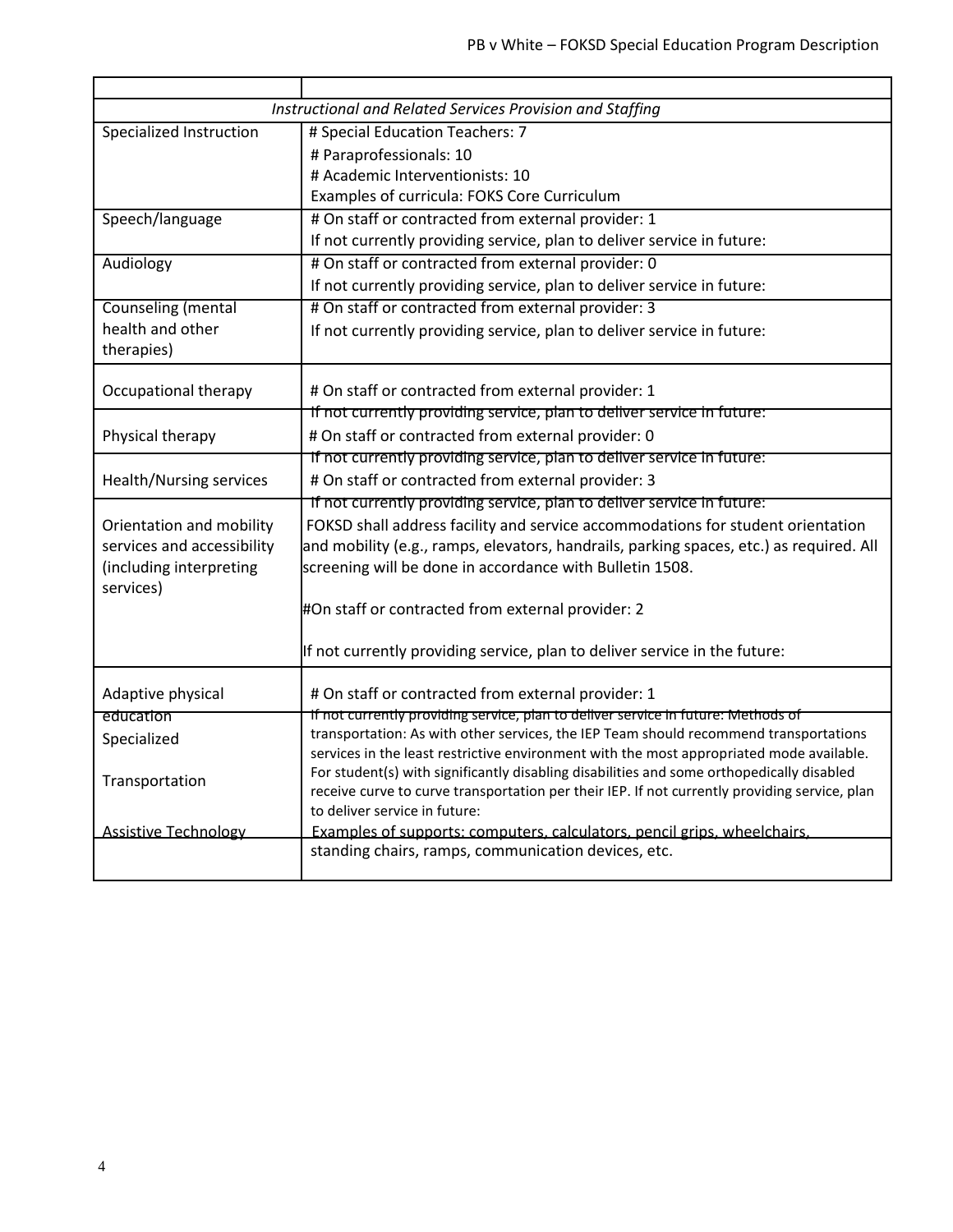|        | E. Description of how the school plans to provide the continuum of special education placements for<br>students whose IEP placement is outside of the regular education setting |                                                                                                                                                             |                                                                                                                                                                                                                                                                                                                                                                                                                                                                                                                                                                                                                                                                                                                                                                                                                               |
|--------|---------------------------------------------------------------------------------------------------------------------------------------------------------------------------------|-------------------------------------------------------------------------------------------------------------------------------------------------------------|-------------------------------------------------------------------------------------------------------------------------------------------------------------------------------------------------------------------------------------------------------------------------------------------------------------------------------------------------------------------------------------------------------------------------------------------------------------------------------------------------------------------------------------------------------------------------------------------------------------------------------------------------------------------------------------------------------------------------------------------------------------------------------------------------------------------------------|
|        |                                                                                                                                                                                 | <b>School-based Supports (in-school)</b>                                                                                                                    |                                                                                                                                                                                                                                                                                                                                                                                                                                                                                                                                                                                                                                                                                                                                                                                                                               |
|        | Description of<br>Supports within<br>Inclusion                                                                                                                                  | Description of<br>Supports within<br>Resource                                                                                                               | Description of Supports within<br>Self-Contained                                                                                                                                                                                                                                                                                                                                                                                                                                                                                                                                                                                                                                                                                                                                                                              |
| $PK-5$ | The para-educator(s) and<br>teacher(s) provide support<br>in small groups and/or one-<br>on- one assistance for<br>students within inclusive<br>general education classes       | The para-educator(s) and<br>teacher(s) provide support<br>in small groups and or one-<br>on- one assistance for<br>students within the resource<br>classes. | The self- contained classes utilize<br>the teacher-to-student ratio as<br>mandated by LDOE Bulletin 1706.<br>There are not any child specifics for<br>one-on-one care.<br>The staff utilizes the literacy folders<br>for all students with significant<br>disabilities which follow the student<br>across grades to provide a clear<br>picture of the growth in literacy<br>learning and communication skills.<br>The folders also help teachers,<br>therapists, and others quickly access<br>previous assessment information,<br>sample portfolio entries, and<br>materials, strategies, and programs<br>that have been implemented.<br>Finally, they accurately measure<br>every increment of progress across<br>time and it will help educators to<br>plot changes across a longer time<br>span than a single school year. |
|        |                                                                                                                                                                                 |                                                                                                                                                             |                                                                                                                                                                                                                                                                                                                                                                                                                                                                                                                                                                                                                                                                                                                                                                                                                               |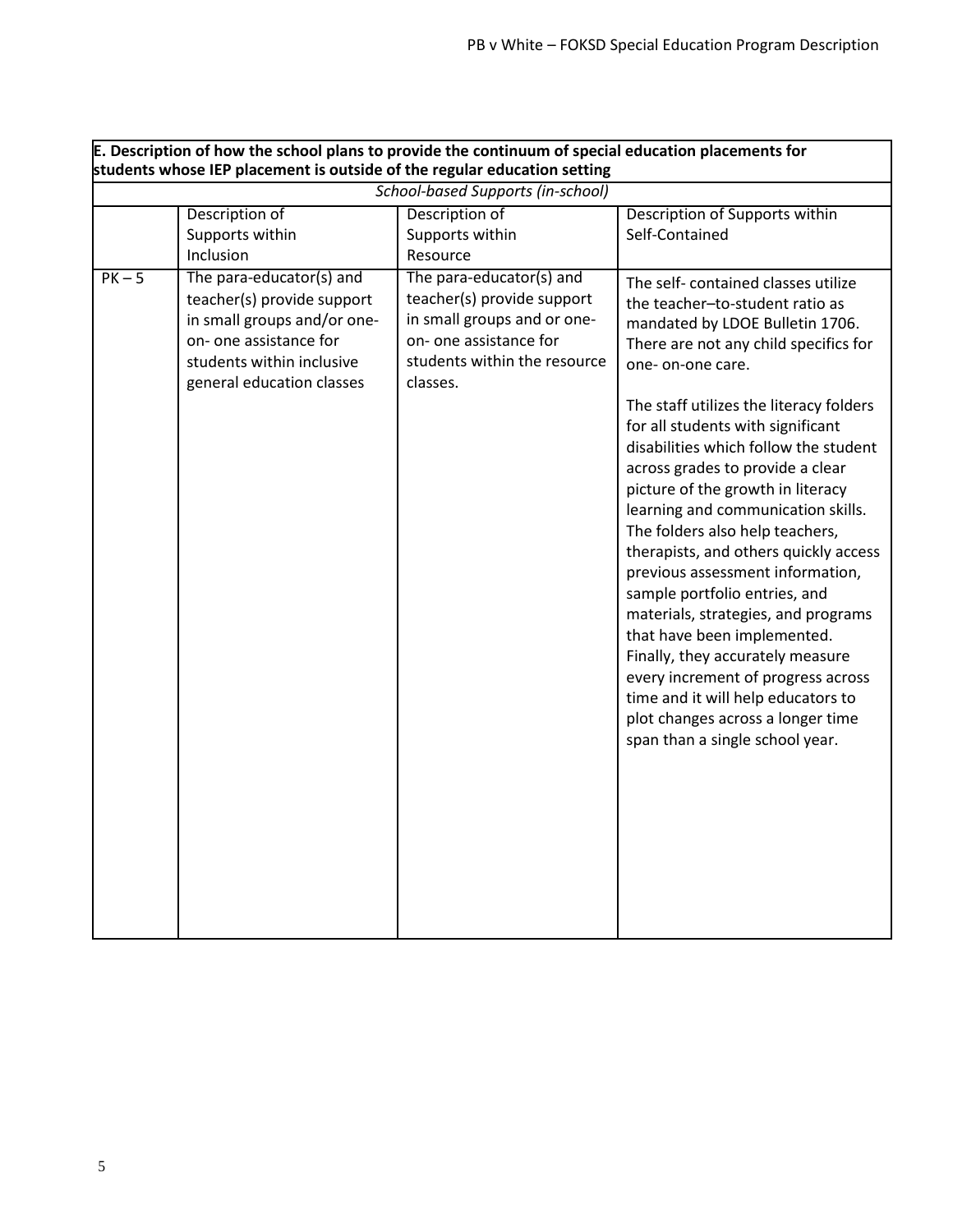| $6 - 8$     | The para-educator(s) and    | The para-educator(s) and     | The self-contained classes utilize                                        |
|-------------|-----------------------------|------------------------------|---------------------------------------------------------------------------|
|             | teacher(s) provide support  | teacher(s) provide support   | the teacher-to-student ratio as                                           |
|             | in small groups and/or one- | in small groups and or one-  | mandated by LDOE Bulletin 1706.                                           |
|             | on- one assistance for      | on- one assistance for       |                                                                           |
|             | students within inclusive   | students within the resource | There are not any child specifics for                                     |
|             | general education classes   | classes.                     | one- on-one care. The staff utilizes                                      |
|             |                             |                              | the literacy folders for all students                                     |
|             |                             |                              | with significant disabilities which                                       |
|             |                             |                              | follow the student across grades to                                       |
|             |                             |                              | provide a clear picture of the                                            |
|             |                             |                              | growth in literacy learning and                                           |
|             |                             |                              | communication skills. The folders                                         |
|             |                             |                              | also help teachers, therapists, and                                       |
|             |                             |                              | others quickly access previous                                            |
|             |                             |                              | assessment information, sample                                            |
|             |                             |                              | portfolio entries, and materials,                                         |
|             |                             |                              | strategies, and programs that have                                        |
|             |                             |                              | been implemented. Finally, they                                           |
|             |                             |                              | accurately measure every increment<br>of progress across time and it will |
|             |                             |                              | help educators to plot changes                                            |
|             |                             |                              | across a longer time span than a                                          |
|             |                             |                              | single school year.                                                       |
| $9/T9 - 12$ | The para-educator(s) and    | The para-educator(s) and     | There are not any child specifics for                                     |
|             | teacher(s) provide          | teacher(s) provide           | one- on-one care. The staff utilizes the                                  |
|             | support in small groups     | support in small groups      | literacy folders for all students with                                    |
|             | and/or one-on- one          | and or one-on- one           | significant disabilities which follow the                                 |
|             | assistance for students     | assistance for students      | student across grades to provide a                                        |
|             | within inclusive general    | within the resource          | clear picture of the growth in literacy                                   |
|             | education classes           | classes.                     | learning and communication skills. The                                    |
|             |                             |                              | folders also help teachers, therapists,                                   |
|             |                             |                              | and others quickly access previous                                        |
|             |                             |                              | assessment information, sample                                            |
|             |                             |                              | portfolio entries, and materials,                                         |
|             |                             |                              | strategies, and programs that have                                        |
|             |                             |                              | been implemented. Finally, they                                           |
|             |                             |                              | accurately measure every increment of                                     |
|             |                             |                              | progress across time and it will help                                     |
|             |                             |                              | educators to plot changes across a                                        |
|             |                             |                              |                                                                           |
|             |                             |                              | longer time span than a single school                                     |
|             |                             |                              | year.                                                                     |
|             |                             |                              |                                                                           |
|             |                             |                              |                                                                           |
|             |                             |                              |                                                                           |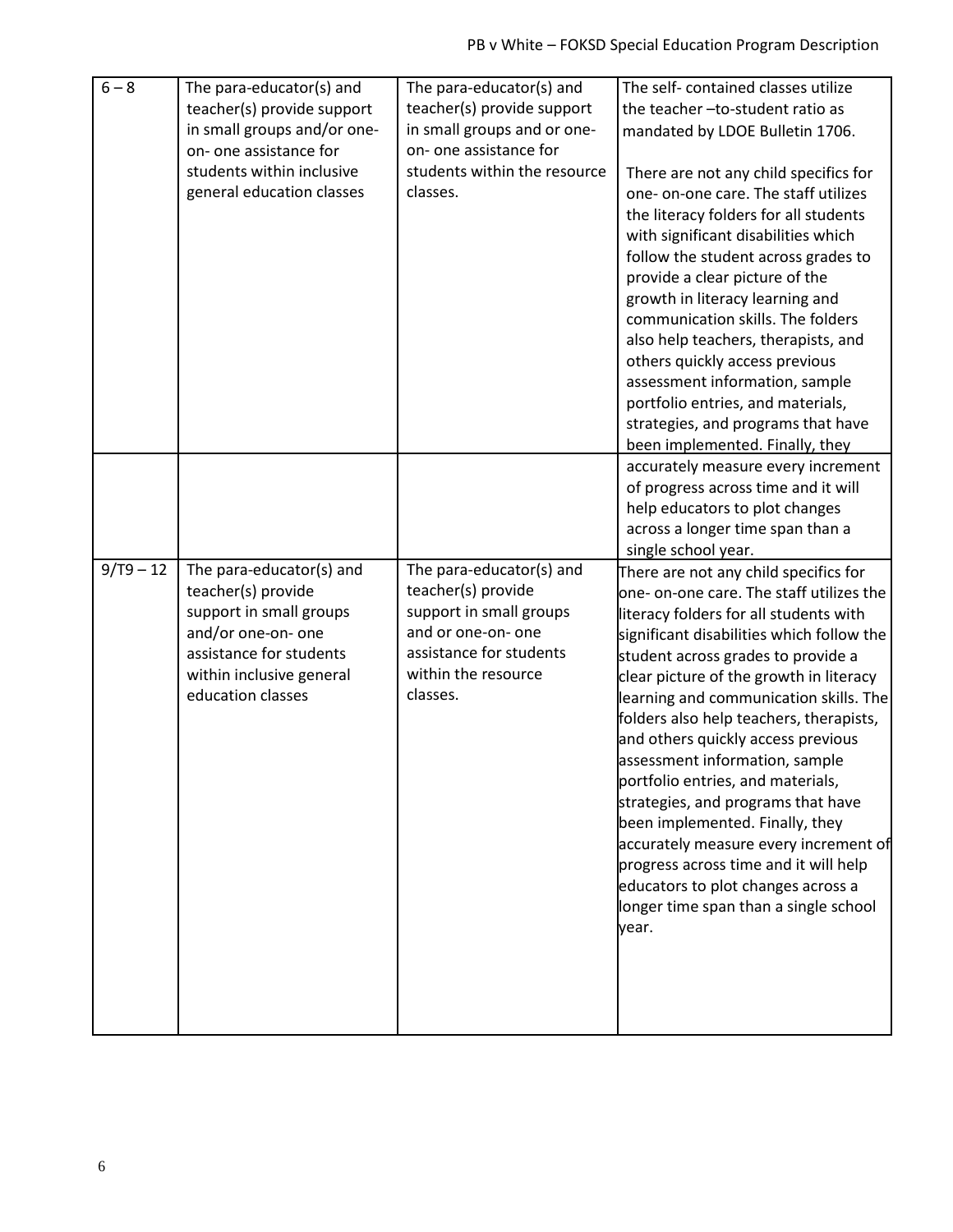| Description of extended | Identification:                                                                                                                                                                                                                                                                                                                                                                                                                                                                                                                                                                     |
|-------------------------|-------------------------------------------------------------------------------------------------------------------------------------------------------------------------------------------------------------------------------------------------------------------------------------------------------------------------------------------------------------------------------------------------------------------------------------------------------------------------------------------------------------------------------------------------------------------------------------|
| school year services:   | The Extended School Year (ESY) services are the provision of special education and<br>related services to students with disabilities beyond the normal school year of our LEA.<br>FOKSD utilizes specific eligibility criteria to determine the need for extended school<br>year services to ensure the provision of FAPE. Services are provided in accordance<br>with an IEP and at no cost to the parents of the student.                                                                                                                                                         |
|                         | The three (3) criteria used to determine a student's need for ESY services:<br>Regression-Recoupment, Critical Point of Instruction, and Special Circumstances.                                                                                                                                                                                                                                                                                                                                                                                                                     |
|                         | 1. Regression-Recoupment (R-R) Criterion                                                                                                                                                                                                                                                                                                                                                                                                                                                                                                                                            |
|                         | This criterion shall be applied to all students with significant cognitive<br>a.<br>disabilities or who functions like students with significant cognitive disabilities at all<br>ages and grade levels, including preschool aged students.                                                                                                                                                                                                                                                                                                                                         |
|                         | b. This criterion should be considered for all students suspected of having<br>difficulty with recoupment of skills.                                                                                                                                                                                                                                                                                                                                                                                                                                                                |
|                         | Critical Point of Instruction (CPI) Criterion<br>2.                                                                                                                                                                                                                                                                                                                                                                                                                                                                                                                                 |
|                         | a. This criterion shall be considered for all students.                                                                                                                                                                                                                                                                                                                                                                                                                                                                                                                             |
|                         | b. Definitions                                                                                                                                                                                                                                                                                                                                                                                                                                                                                                                                                                      |
|                         |                                                                                                                                                                                                                                                                                                                                                                                                                                                                                                                                                                                     |
|                         | i.<br>Critical Point of Instruction-1 (CPI-1)-in the absence of extended                                                                                                                                                                                                                                                                                                                                                                                                                                                                                                            |
|                         | school year services, the student would be at risk of losing general                                                                                                                                                                                                                                                                                                                                                                                                                                                                                                                |
|                         | education class time or increasing special education service time                                                                                                                                                                                                                                                                                                                                                                                                                                                                                                                   |
|                         | because of a lack of academic or social skill development.                                                                                                                                                                                                                                                                                                                                                                                                                                                                                                                          |
|                         | ii. Critical Point of Instruction-2 (CPI-2)-in the absence of extended school<br>year services, the student would be at risk of losing significant progress made<br>toward acquisition, fluency, maintenance, and/or generalization of skills<br>relevant in the pursuit of critical life areas (i.e., self-help, community access,<br>or social/behavioral skill areas). Behaviors to be considered for CPI-2 include<br>self-injurious, ritualistic, and/or aggressive behaviors that negatively impact<br>the health, well- being and/or delivery of instruction to the student. |
|                         | 3. Special Circumstances (SC) Criterion                                                                                                                                                                                                                                                                                                                                                                                                                                                                                                                                             |
|                         | a. Employment                                                                                                                                                                                                                                                                                                                                                                                                                                                                                                                                                                       |
|                         | Students ages 16-21 shall be considered for ESY services when there is<br>i.                                                                                                                                                                                                                                                                                                                                                                                                                                                                                                        |
|                         | documentation (i.e., job performance data) that the student needs                                                                                                                                                                                                                                                                                                                                                                                                                                                                                                                   |
|                         | support to maintain paid employment. Paid Employment refers to pay                                                                                                                                                                                                                                                                                                                                                                                                                                                                                                                  |
|                         | commensurate/minimum wage or has an alternate wage certificate from                                                                                                                                                                                                                                                                                                                                                                                                                                                                                                                 |
|                         | the Department of Labor to be paid at a reduced level.                                                                                                                                                                                                                                                                                                                                                                                                                                                                                                                              |
|                         | b. Preschool students who have spring/summer birthday shall be considered                                                                                                                                                                                                                                                                                                                                                                                                                                                                                                           |